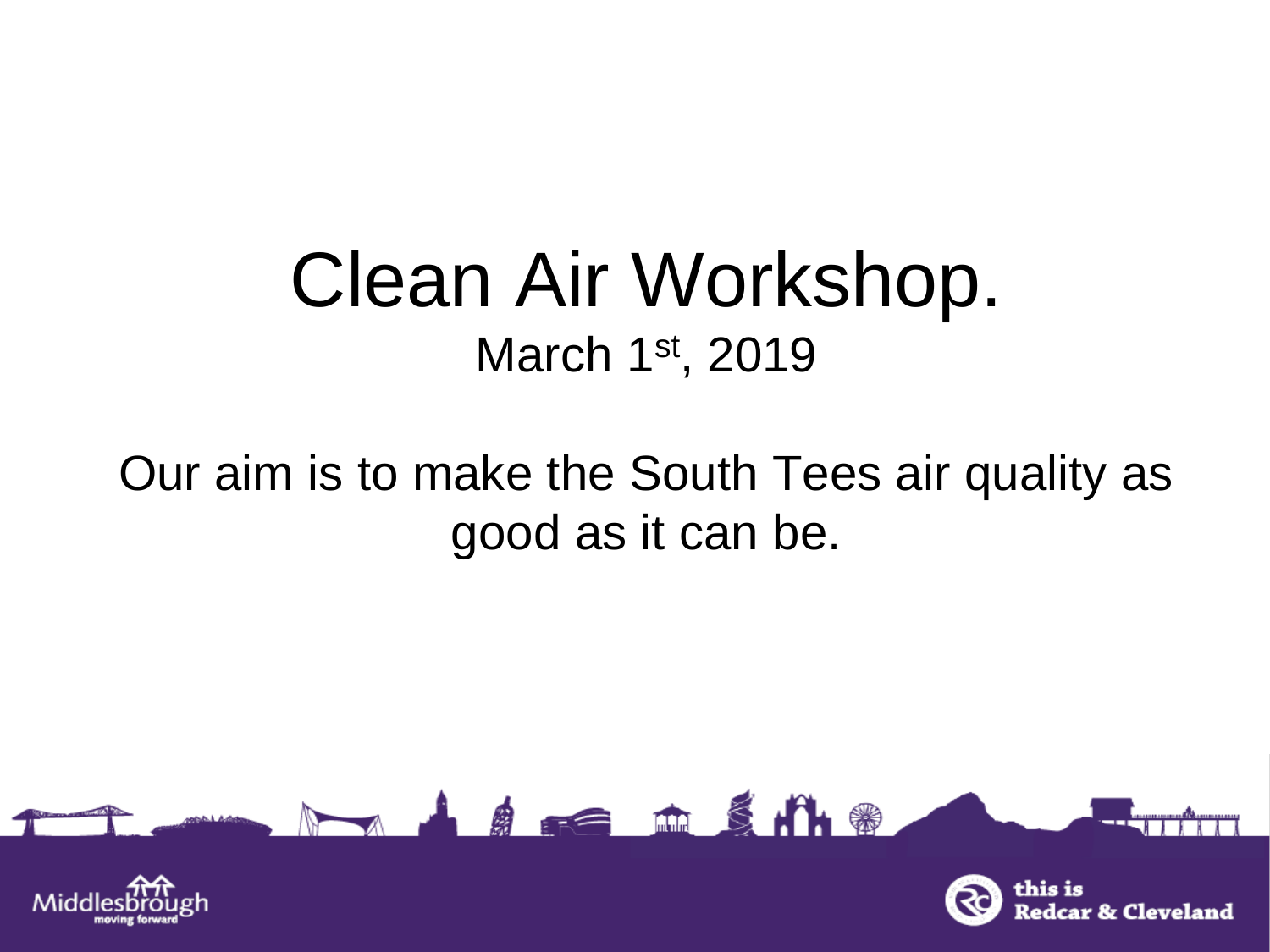## Agenda

#### Welcome

**1. Air quality and the Health Impacts -** James Stewart-Evans, Public Health England.

**2. Local Air Quality in the South Tees Area – How good is our air?** Paul MacGregor, MBC.

**3. Industrial Pollution Control in the South Tees Area.** Andrew Clark, Environment Agency.

**4. Tees Valley Combined Authority- Options for Change–** Fran Manancourt and Ann Wilson, Tees Valley Combined Authority**.** 

**4. Transport Infrastructure Plans for the South Tees Area –** Chris Orr, MBC, Simon Houldsworth, RCBC.

**5. Active Travel and Modal Shift -** Mark Fishpool, Middlesbrough Environment City, Janet Easley and Tony Gordon, RCBC.

**6**. **Table discussions - 45 mins**

**7. Next Steps and Summing Up – Edward Kunonga 12.30 Lunch**

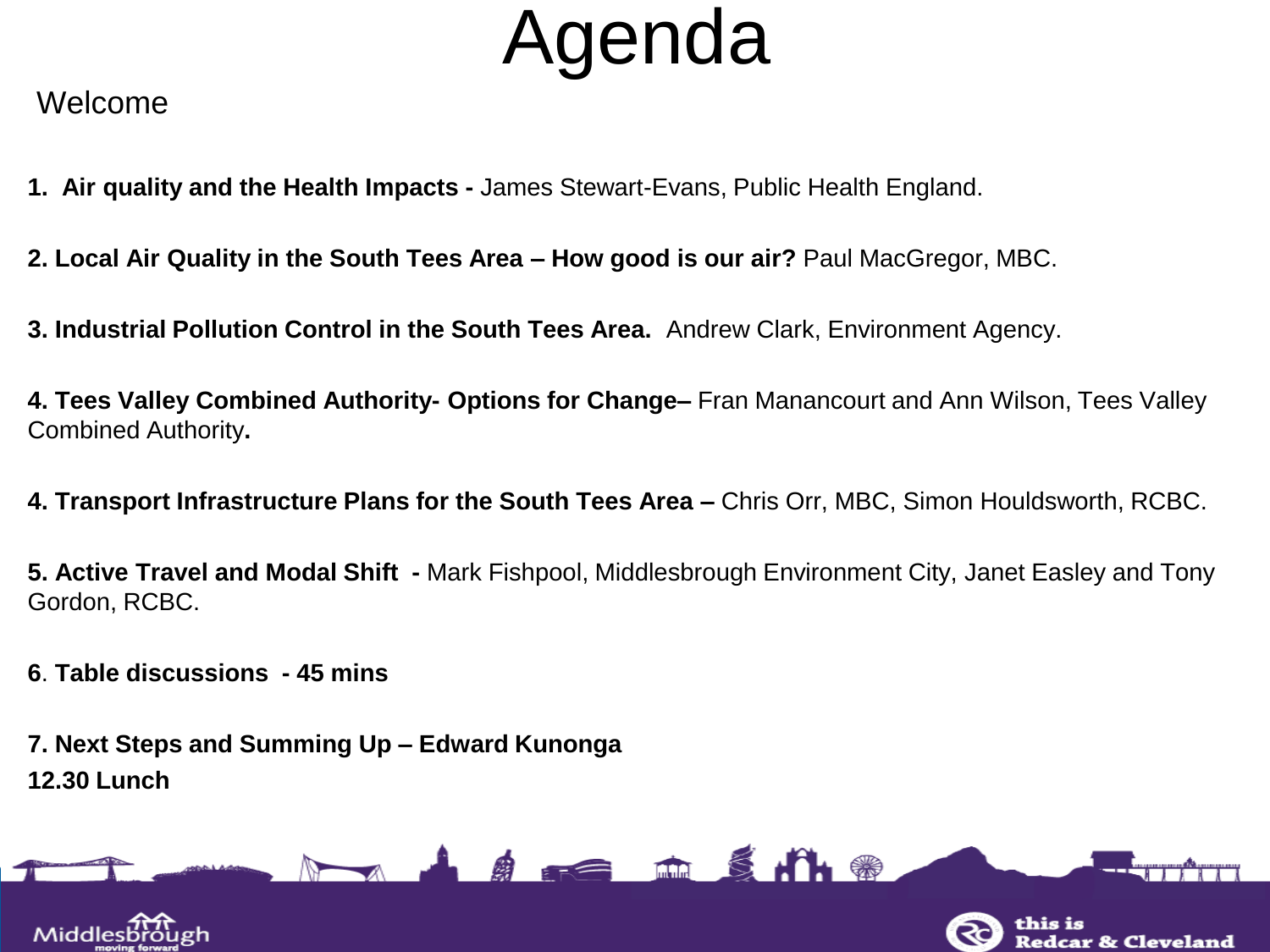## How air quality and pollution have changed over time.





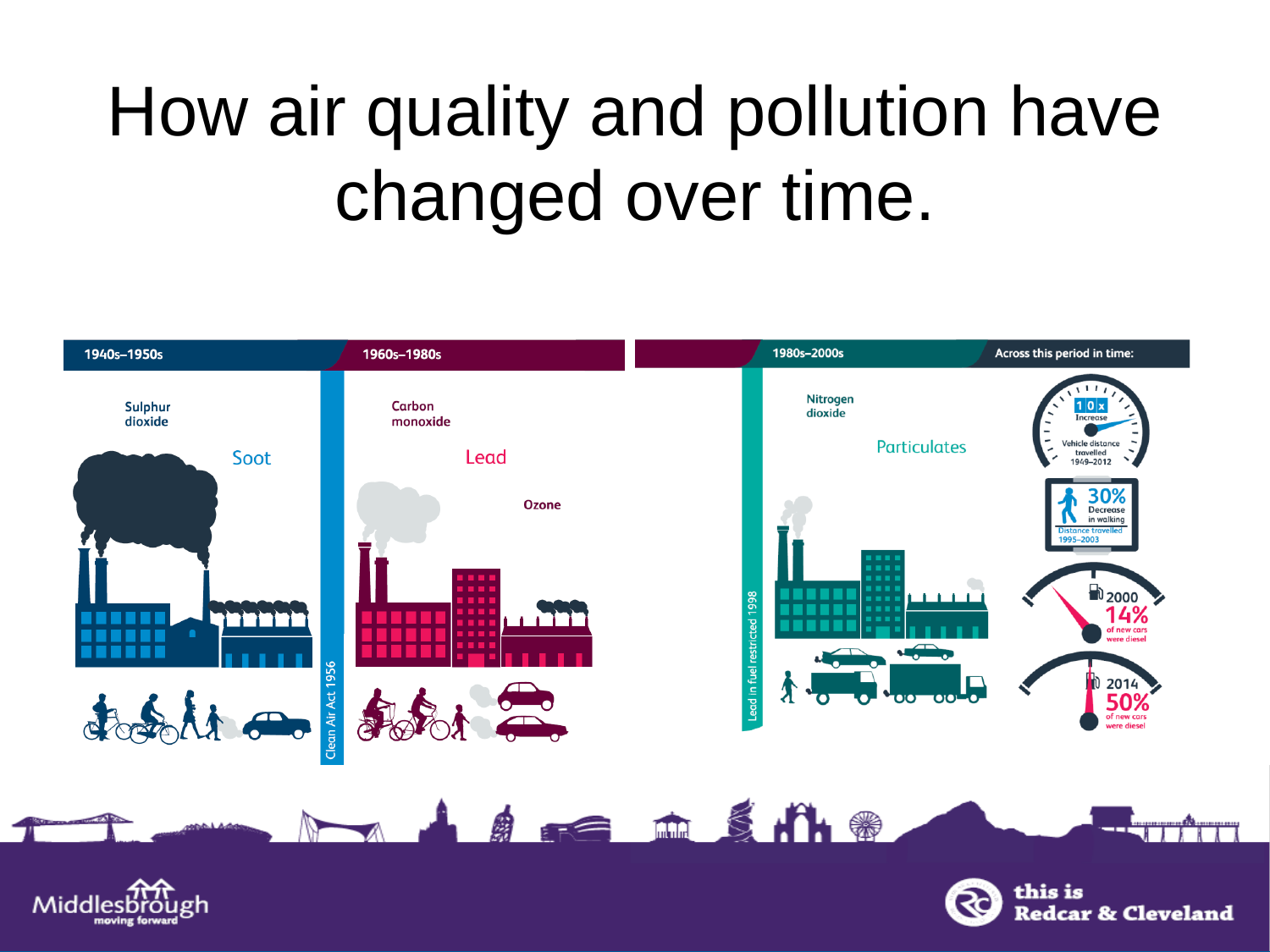## The National Context: Plans and **Strategies**

- National Clean Air Strategy (Department for the Environment Farming and Rural Affairs):
	- Identifies national measures to reduce emissions from residential housing, farming and industry.
	- The strategy also contributes to the governments action on Clean Growth and seeks ways to support investment in technologies and solutions that tackle emissions.
- The Road to Zero Strategy (Department for Transport):
	- Identifies national measures to reduce emissions from vehicles already on our roads and a drive the uptake of the cleanest new vehicles.